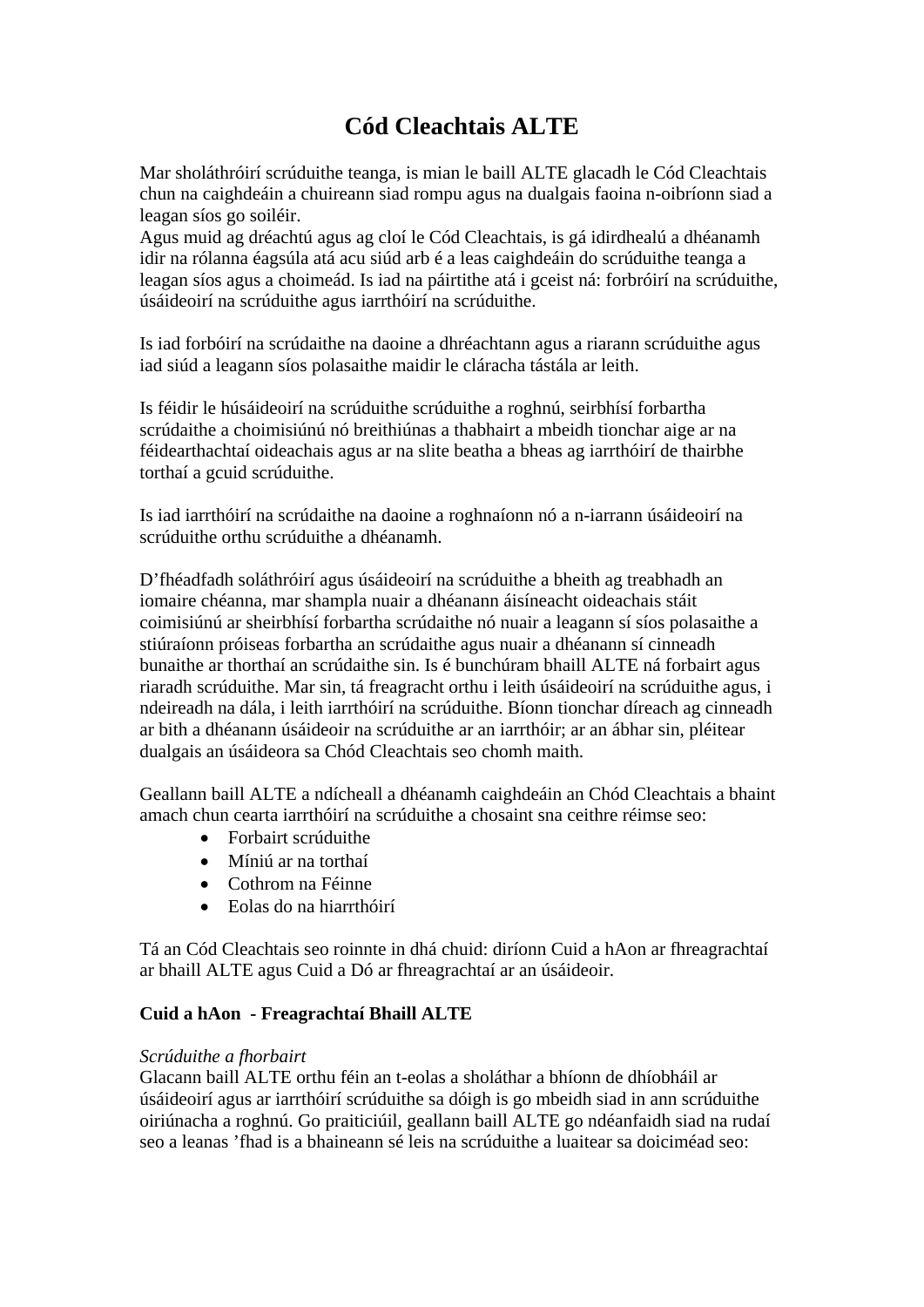- 1. Sainmhíniú a thabhairt ar a bhfuil á mheasúnú i ngach scrúdú ar leith agus ar an úsáid atá le baint as. Cur síos ar an phobal ar a bhfuil sé dírithe.
- 2. Na coincheapanna tomhais ábhartha a mhíniú ar mhaithe le soiléire agus leis an oiread mionsonraí is gá do lucht a n-úsáide.
- 3. Cur síos ar an bpróiseas forbartha scrúdaithe.
- 4. Rogha an ábhair agus na scileanna atá le tástáil a mhíniú.
- 5. Samplaí ionadaíocha nó cóipeanna iomlána de thascanna an scrúdaithe, de threoracha an scrúdaithe, na freagraí, na treoirleabhair agus tuairiscí na dtorthaí a chur ar fáil.
- 6. Cur síos a dhéanamh ar na nósanna imeachta atá ann chun a chinntiú go noireann gach scrúdú do na ciníocha, grúpaí eitneacha agus teangacha éagsúla a d'fhéadfaí a thástáil.
- 7. Na coinníollacha agus na scileanna atá de dhíth chun gach scrúdú a riaradh a aithint agus a fhoilsiú.

### *Míniú na dtorthaí*

Glacann baill ALTE orthu féin cabhair a thabhairt d'úsáideoirí agus d'iarrthóirí na scrúduithe le na torthaí a thuiscint i gceart. Go praiticiúil, geallann baill ALTE go ndéanfar na nithe seo a leanas:

- 8. Tuairiscí sothuigthe ar thorthaí na scrúduithe le cur síos soiléir cruinn ar caidé mar a chruthaigh na hiarrthóirí sa scrúdú a chur ar fáil go luath i ndiaidh na scrúduithe.
- 9. Cur síos a dhéanamh ar nósanna imeachta a úsáidtear chun teacht ar phasmharc agus/nó ar ghrádanna eile.
- 10. Sa chás nach leagtar síos pasmharc, eolas a chur ar fáil a chabhróidh le húsáideoirí nósanna imeachta réasúnta a leanúint le go bhféadfaí pasmharc a leagan síos nuair is cóir é sin a dhéanamh
- 11. Úsáideoirí a chur ar a n-airdeall maidir le mí-úsáidí áirithe torthaí scrúdaithe ar féidir bheith ag súil leo.

### *Cothrom na Féinne*

Geallann baill ALTE a gcuid scrúduithe a dhéanamh chomh cothrom agus is féidir i gcomhair daoine ó chúlraí éagsúla (mar shampla, cúlra cine, inscne, eitneach, cúinsí a chothaíonn baic, 7rl). Go praiticiúil, deimhníonn baill ALTE go ndéanfar na rudaí seo a leanas:

- 12. Athbhreithniú agus athdhréachtú a dhéanamh ar thascanna scrúdaithe agus ábhair ghaolmhara chun topaicí nó friotal a d'fhéadfadh goilliúint ar dhaoine a sheachaint.
- 13. Nósanna imeachta a chur i bhfeidhm a chinntíonn go mbaineann na difríochtaí idir torthaí na n-iarrthóirí go príomhdha leis na scileanna atá á measúnú agus ní le gnéithe neamhábhartha ar nós cine, inscne agus cúlra eitneach.
- 14. Leaganacha leasaithe fóirsteanacha de scrúduithe a chur ar fáil agus nósanna imeachta riaracháin fóirsteanacha a chur i bhfeidhm do iarrthóirí atá faoi bhac, nuair a bhíonn sé seo indéanta.

### *Eolas do na hiarrthóirí*

Geallann baill ALTE go ndéanfaidh siad an t-eolas luaite thíos a chur ar fáil d'úsáideoirí agus iarrthóirí na scrúduithe. Go praiticiúil, deimhníonn baill ALTE go ndéanfar na rudaí seo a leanas: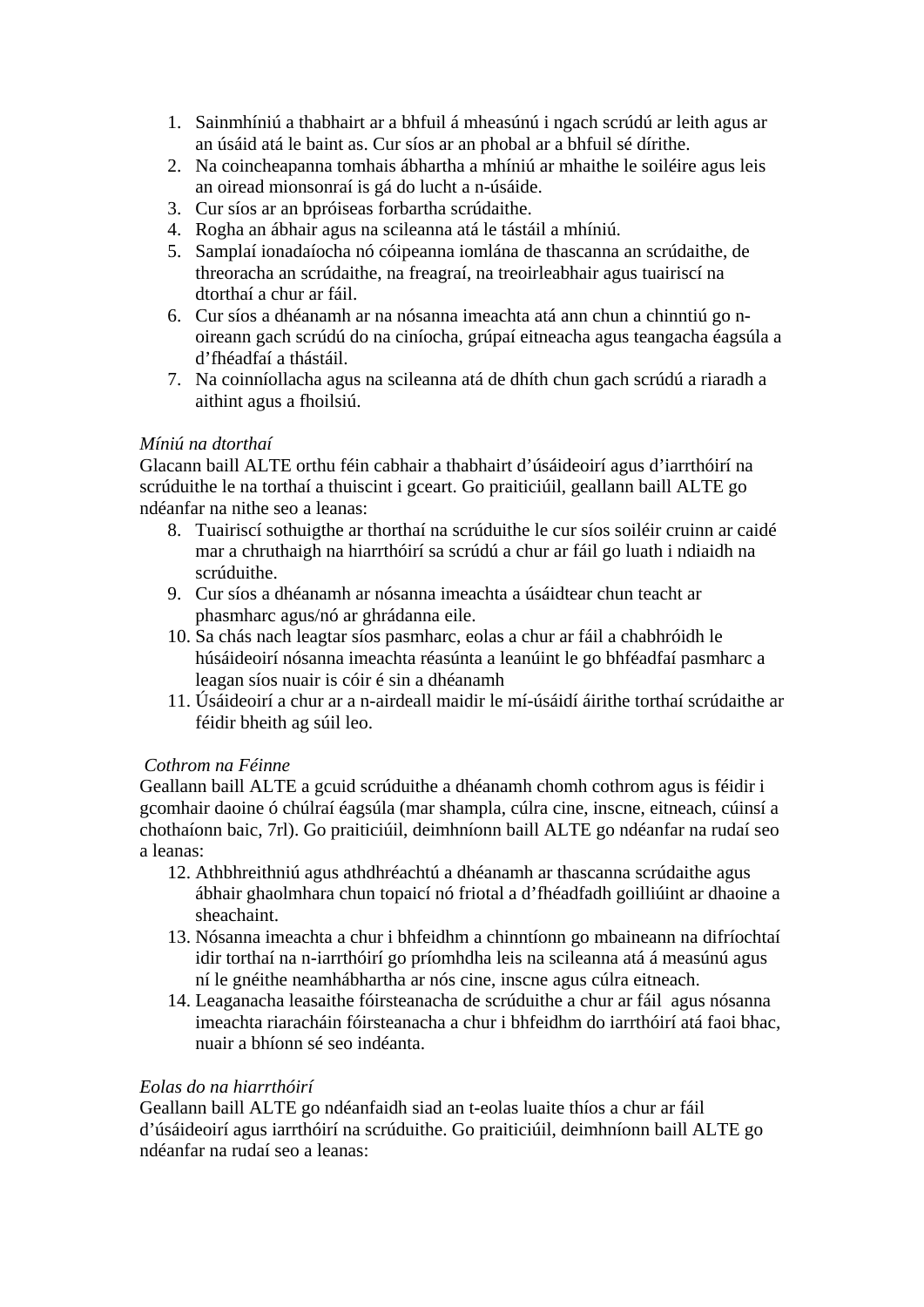- 15. Eolas a sholáthar a chabhróidh le húsáideoirí agus le hiarrthóirí na scrúduithe teacht ar chinneadh faoi scrúdú áirithe a dhéanamh nó tabhairt faoi scrúdú eile ag leibhéal níos airde nó níos isle.
- 16. An t-eolas a sholáthar atá de dhíobháil ar iarrthóirí le go dtuigfidh siad céard atá clúdaithe sa scrúdú, agus go n-éireoidh siad cleachtaithe le leagan amach na dtascanna, na ruibricí agus treoracha eile, agus straitéisí leis an scrúdú féin a dhéanamh. Ár ndícheall a dhéanamh an t-eolas seo a chur ar fáil go cothrom do na hiarrthóirí ar fad.
- 17. Eolas a chur ar fáil faoi na cearta atá ag iarrthóirí maidir le cóipeanna de pháipéir scrúdaithe, freagraí, athscrúduithe, athmharcáil agus athsheiceáil na dtorthaí.
- 18. Eolas a chur ar fáil faoi cé chomh fada a choimeádfar na torthaí ar chomhad agus a dhéanamh soiléir cé dó a thabharfar eolas faoi na torthaí agus na coinníollacha faoina dhéanfar nó nach ndéanfar é.

# **Cuid a Dó – Freagrachtaí ar Úsáideoirí na Scrúduithe**

Is féidir le húsáideoirí na scrúduithe eolas a fháil faoi na scrúduithe ó dhearthóirí na scrúduithe, agus leagtar amach sa Chód Cleachtais an úsáid is ceart a bhaint as an eolas seo. Mar aon le dearthóirí na scrúduithe, tá dualgas orthu i leith na n-iarrthóirí agus, dá réir sin, is cóir dóibh nósanna imeachta ar chaighdeán ard a leagan síos agus a chleachtadh le cinntiú go bhfaighidh gach iarrthóir cothrom na Féinne. Déantar cur síos ar na freagrachtaí seo faoi na ceithre theideal seo thíos:

- Scrúduithe oiriúnacha a roghnú
- Míniú ar na torthaí
- Cothrom na Féinne
- Eolas do na hiarrthóirí

### *Scrúduithe oiriúnacha a roghnú*

Ba cheart d'úsáideoirí na scrúduithe scrúduithe a roghnú a thagann leis an sprioc atá acu agus a oireann do na pobail iarrthóirí a bhíonn i gceist.

### *Míniú ar na torthaí*

Is ceart d'úsáideoirí na scrúduithe na torthaí a léamh go cúramach lena dtuiscint i gceart.

### *Cothrom na Féinne*

Ba cheart d'úsáideoirí na scrúduithe scrúduithe a roghnú atá forbartha ar bhealach a fhéachann chuige go mbeidh siad chomh cothrom agus is féidir ar iarrthóirí ó chúlraí difriúla (mar shampla cine, inscne, cúlra eitneach, cúinsí a chothaíonn baic, 7rl.)

### *Eolas do na hiarrthóirí*

Sa chás go mbíonn teagmháil dhíreach ag an úsáideoir leis na hiarrthóirí, ba cheart dó glacadh le cuid mhór de na dualgais atá leagtha amach do bhaill ALTE sa mhír dar teideal *Eolas do na hiarrthóirí* atá i gCuid a hAon den doiciméad seo.